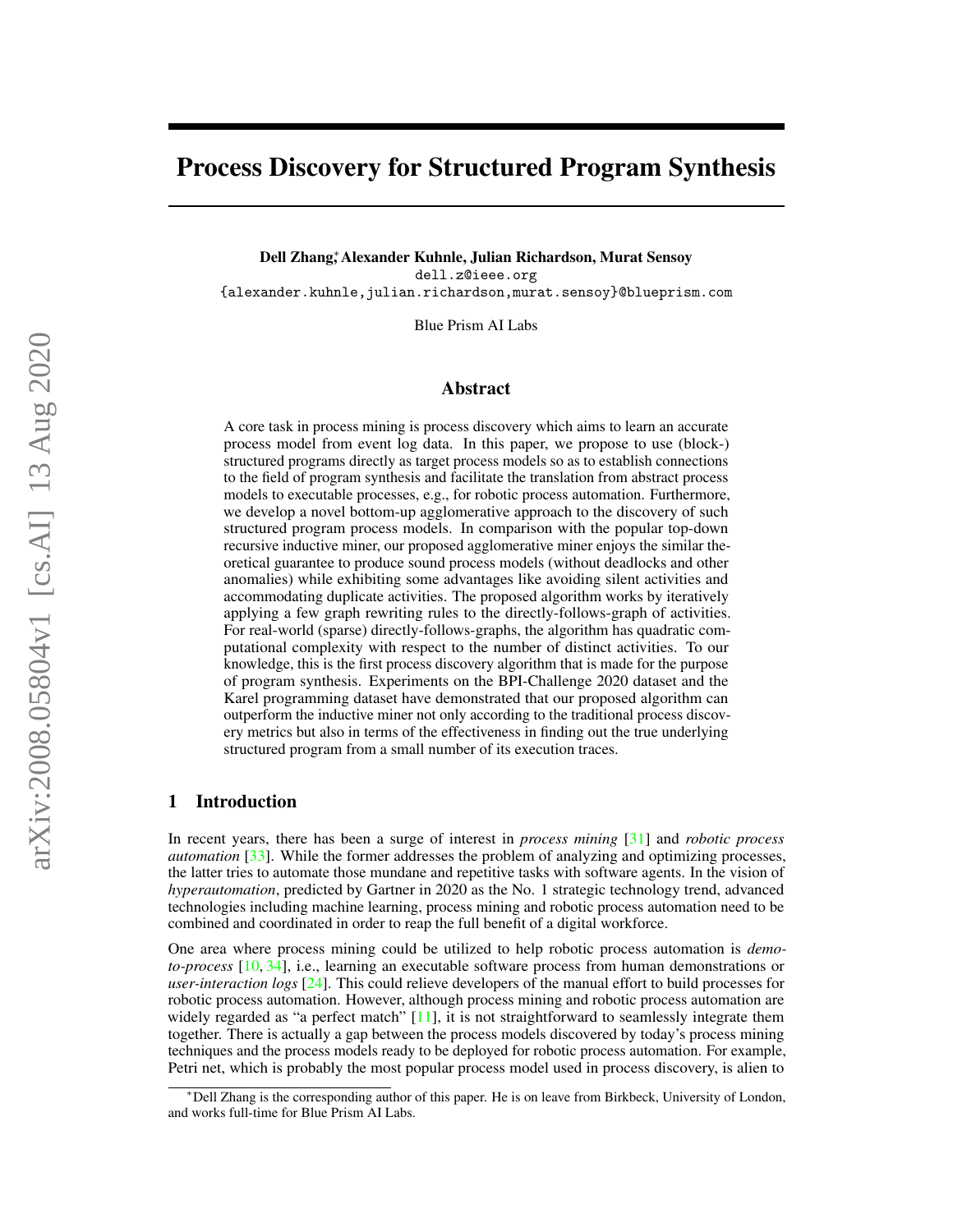the mainstream robotic process automation systems such as Blue Prism, UiPath and Automation Anywhere. It may be because existing process discovery techniques were designed for the processes of high-level business activities where complex phenomena like concurrency often occur and need to be captured, but for robotic process automation, the processes are of low-level user-interaction activities that must be able to be carried out by computer software.

In fact, the processes in robotic process automation, at least of today, are essentially (block-) *structured programs* that consist of simple control flow constructs. Here "structured" has the same meaning as in the term "structured programming" coined by the computer scientist Edsger Dijkstra. The well-known structured program theorem (aka the Böhmâ $\tilde{A}$ SJacopini theorem) [[4\]](#page-11-2) tells us that any computable function can be represented using three control flow constructs — sequence, selection and iteration — as the only building blocks. Why don't we use structured programs directly as the target process models for process discovery? Thus the discovered process models, i.e., the structured programs, can be fed straightaway to robotic process automation systems without any friction. Driven by the above motivation, we have developed a new process discovery algorithm that learns structured programs directly from event logs. The typical demo-to-process scenario is that a relatively simple process model (i.e., a short structured program) needs to be inferred from only a small number of demonstrations, which is quite different from the traditional process discovery problem setting where a relatively complex process model needs to be inferred from a large number of traces in the event log.

The existing process discovery technique most similar to what we propose in this paper is the *inductive miner* [\[19](#page-11-3)[–22\]](#page-11-4) which has *process trees* as its target process models. Although structured programs, or equivalently their *abstract syntax trees*, have the same expressive power as process trees, there are several nontrivial differences between them which make structured programs easier to understand and implement. Moreover, while the inductive miner recursively splits the *directly-follows-graph* [\[19,](#page-11-3) [23\]](#page-12-4)  $-$  a graph that indicates what activities occurred right after what activities in the given event  $log$   $-$  in a *top-down* fashion, our proposed process discovery algorithm works the other way around: it iteratively "condenses" the directly-follows-graph of activities *bottom-up*. That is why we name this approach *agglomerative process discovery*. In theory, there should be no fundamental difference between the hierarchical process models constructed top-down or bottom-up. However, in practice, we have found that the bottom-up approach is likely to generate better hierarchical process models than the top-down approach, probably because it is a lot easier to recognize local control flow constructs than global control flow constructs from the directly-follows-graph, as we will explain later.

For any input event log, our proposed process discovery algorithm finally outputs a program. Therefore, it can also be considered as a method for *program synthesis* [\[16\]](#page-11-5), or more specifically, *programming by demonstration* [\[8,](#page-11-6) [25\]](#page-12-5). Following the steps of some recent work in neural program synthesis  $[6,7,9,29]$  $[6,7,9,29]$  $[6,7,9,29]$  $[6,7,9,29]$ , we use Karel, a simple educational programming language  $[27]$ , as the testbed to evaluate our proposed agglomerative miner and compare it with the inductive miner for the purpose of structured program synthesis. The experimental results on large-scale public datasets are encouraging.

## 2 Related Work

#### 2.1 Process Discovery

One of the most important and most studied problems in process mining [\[31\]](#page-12-0) is process discovery, which tries to find a suitable process model to describe the control flow relations between the activities observed in or implied by a given event log [\[2\]](#page-11-10). It is straightforward, but not really useful, to produce a process model that matches only the observed traces in the given event log (i.e., 100% precision) or a process model that matches every possible trace (i.e., 100% recall). The central challenge for process discovery is to make the right trade-off and strike the optimal balance between *precision*, *recall* (more commonly known as *fitness* in the process mining literature), *generalization* and *simplicity* [\[31\]](#page-12-0).

A well-known classic process discovery algorithm is the *alpha miner* (the  $\alpha$  algorithm) [\[32\]](#page-12-8). It is able to find a Petri net model to fit the event log where all the activities are visible and unique. One notable weakness of the alpha miner and many other process discovery algorithms is that the discovered model may not be sound, i.e., the model could suffer from anomalies like deadlocks.

The most popular process discovery algorithm today is probably the *inductive miner* [\[19–](#page-11-3)[21\]](#page-11-11), especially its latest version based on directly-follows-graphs called IMD [\[22\]](#page-11-4). It produces a (block-)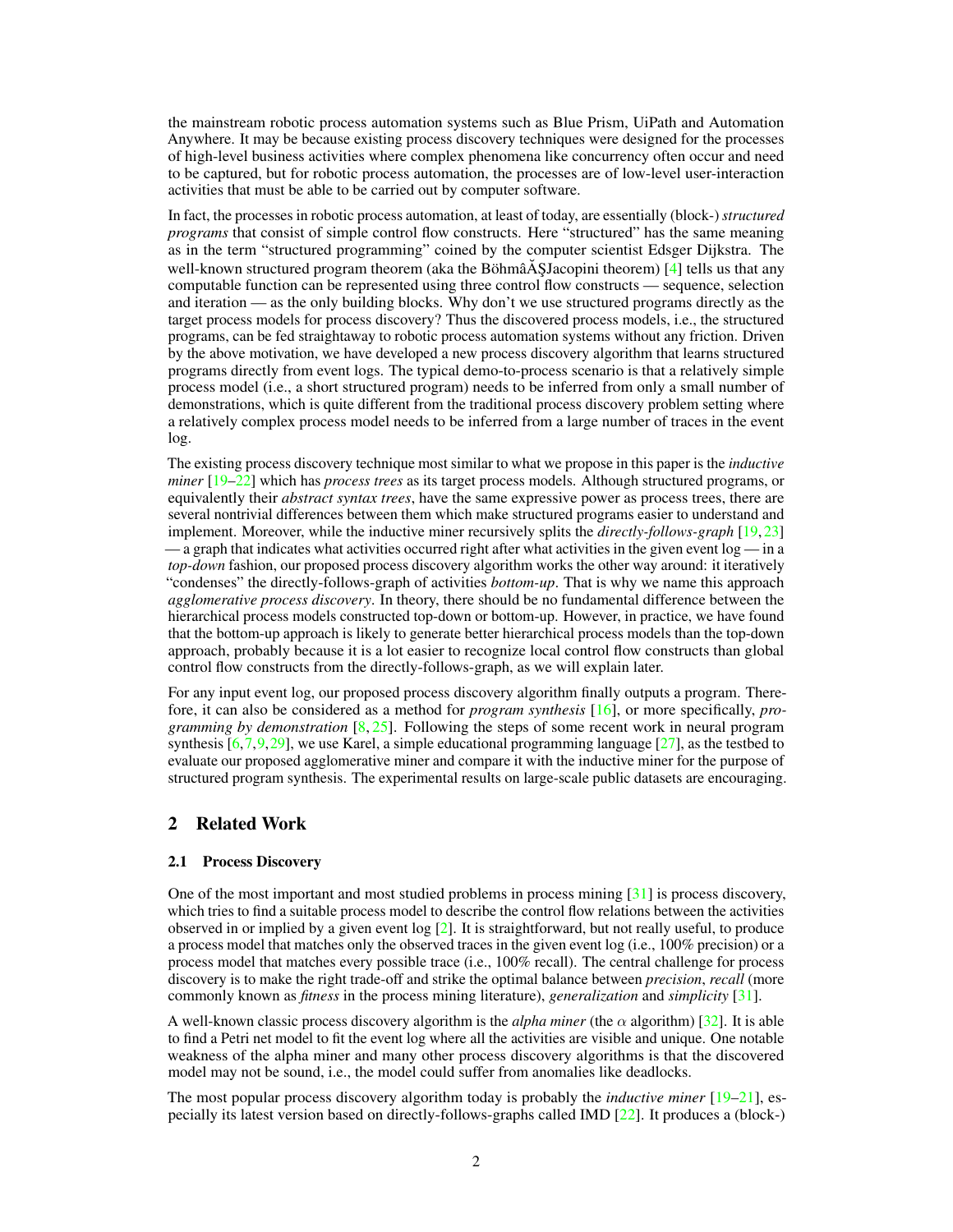structured hierarchical process tree as the output model. All the process trees are guaranteed to be sound, which might be the biggest strength of the inductive miner. The basic idea of the inductive miner is to recursively detect an appropriate "cut" to split the directly-follows-graph [\[19,](#page-11-3)[23\]](#page-12-4) top-down until the graph is divided into just individual activities (base cases). There are four possible types of cuts: sequence, exclusive-choice, redo-loop and parallel. Often the process tree has to introduce silent/hidden activities  $(\tau)$  to capture the control flow, and it prohibits the existence of any duplicate activity.

#### 2.2 Program Synthesis

The task of *program synthesis* [\[16\]](#page-11-5) is to automatically construct a program (in the underlying programming language) that can satisfy a user intent expressed in some form of high-level specification. This sub-field of AI has a long history and it has been considered as the "holy grail" of computer science. In recent years, it has attracted a lot of attention due to the popularization of practical program synthesis applications (like the FlashFill feature in Microsoft Excel  $[14, 15]$  $[14, 15]$  $[14, 15]$ ) and also the great potential of deep learning for neural program synthesis  $[6, 9]$  $[6, 9]$  $[6, 9]$ . Popular program synthesis frameworks include PROSE, SKETCH, ROSETTE and FOOFAH.

Most of the recent work in this area aims to learn simple programs (e.g., in the Karel programming language  $[27]$ ) only from input-output examples or, in a couple of recent studies  $[7,29]$  $[7,29]$ , by additionally exploiting the (inferred) execution traces to improve program synthesis. In process mining, we usually instead assume the availability of traces (e.g., stored in an event log) but not input-output examples.

# 3 Proposed Approach

#### <span id="page-2-0"></span>3.1 Structured Program

The target process model for our proposed approach to process discovery is just (block-) structured programs that are formally defined in Table [1.](#page-3-0) The alphabet  $\Sigma$  is the finite set of activities that can occur in the event log, and the sole non-terminal symbol  $S$  represents a structured program. As shown by the production rules,  $S$  can be either a simple statement which consists of a single activity (terminal symbol), or a compound statement that is made from a control flow construct with smaller program pieces as its components.

To denote the three standard control flow constructs in structured programming, i.e., sequence, selection and iteration, we borrow the widely used *regular expression* operators. Specifically, the ? operator indicates an optional occurrence of its preceding statement  $S$ ; the  $\vert$  operator indicates the occurrence of either the statement on its left  $S_1$  or the statement on its right  $S_2$ ; the + operator indicates one or more occurrences of its preceding statement  $S$ ; and the  $*$  operator indicates zero or more occurrences of its preceding statement S. Parentheses are used to group statements for the application of operators.

In addition to the above standard control flow constructs, we also include the concurrence construct (with the & operator) in order to represent the parallel execution of statements. This is necessary to make our process model comparable with the other process models in process discovery. Some programming languages like Erlang have built-in primitives to support concurrent or parallel computing. For the programming languages without this capability, such as Python, it can be implemented via an add-on library (e.g., multiprocessing) or simply backing off to the serialized execution of statements.

Such a structured program can be represented equivalently by its *abstract syntax tree*, where the leaf nodes are activities (simple statements) and the internal nodes are operators (to construct compound statements), as illustrated in Fig. [1.](#page-3-1)

The (structured program) syntax tree model looks very similar to the *process tree* model used by the inductive miner [\[19\]](#page-11-3). Indeed, they should have the same expressive power, and they are both block-structured process models that are *sound* by construction. However, syntax trees are tailored towards program synthesis and differ from process trees in two important aspects. First, syntax trees completely avoid the usage of invisible *silent activities*  $(\tau)$  which are unintuitive. Second, syntax trees describe iterations with the standard concept of while-loops (as in almost all programming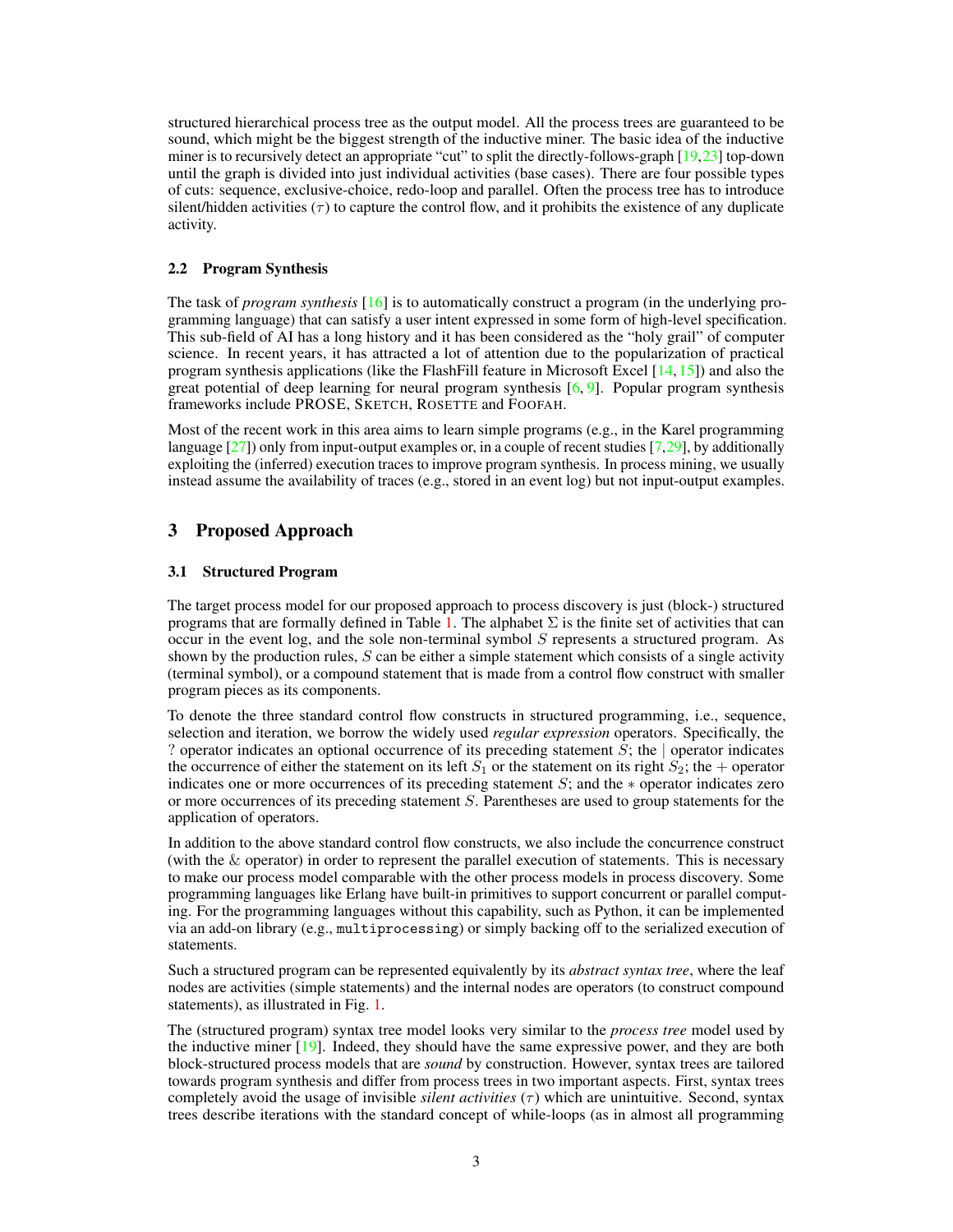| Production Rule                  | Control Flow            | Source Code                           |
|----------------------------------|-------------------------|---------------------------------------|
| $S \longrightarrow x$            | activity $x \in \Sigma$ | $\boldsymbol{x}$                      |
| $S \longrightarrow (S_1S_2)$     | sequence                | $S_1$<br>$S_2$                        |
| $S \longrightarrow (S_1?)$       | selection               | if $(.)$ :<br>$S_1$                   |
| $S \longrightarrow (S_1 S_2)$    | selection               | if $(.)$ :<br>$S_1$<br>else:<br>$S_2$ |
| $S \longrightarrow (S_1 + )$     | iteration               | while $(.)$ :<br>$S_1$                |
| $S \longrightarrow (S_1*)$       | iteration               | while $(.)$ :<br>$S_1$                |
| $S \longrightarrow (S_1 \& S_2)$ | concurrence             | para:<br>$S_1$<br>S,                  |

<span id="page-3-0"></span>Table 1: The constituency grammar of structured programs.

<span id="page-3-1"></span>

Figure 1: An example structured program  $(a((b|c)d)*(e \& f))$ .

languages), instead of the obscure *redo-loops* which consists of not only a "do" part but also one or more "re-do" parts. Therefore, syntax trees are easier to interpret and implement.

To a large degree, the (structured program) syntax tree model also resembles *regular expressions* (defined by a *regular language*), except that syntax trees can also model concurrency with the additional & operator. A well-known theorem in computer science established by E Mark Gold states that even regular expressions cannot be *learned in the limit* from positive examples only [\[12\]](#page-11-14), though the problem of *inductive inference* has been investigated for a variety of subclasses [\[1\]](#page-11-15). Most existing process discovery algorithms seem to overcome this obstacle to learn from positive examples (observed traces) only by imposing a strong *inductive bias* against duplicate activities in the process model.

#### 3.2 Agglomerative Miner

Our proposed agglomerative approach to process discovery is given in Algorithm [1.](#page-4-0) Let us explain it in detail and compare it with the inductive miner  $[22]$ .

As with all existing process discovery algorithms, the agglomerative miner takes an event log  $L$  as the input and produces a process model  $S$  as the output. Here, the input event log  $L$  is a bag (multiset) of *traces*, each of which consists of a sequence of activities, and the output process model S will be a structured program (or equivalently its abstract syntax tree).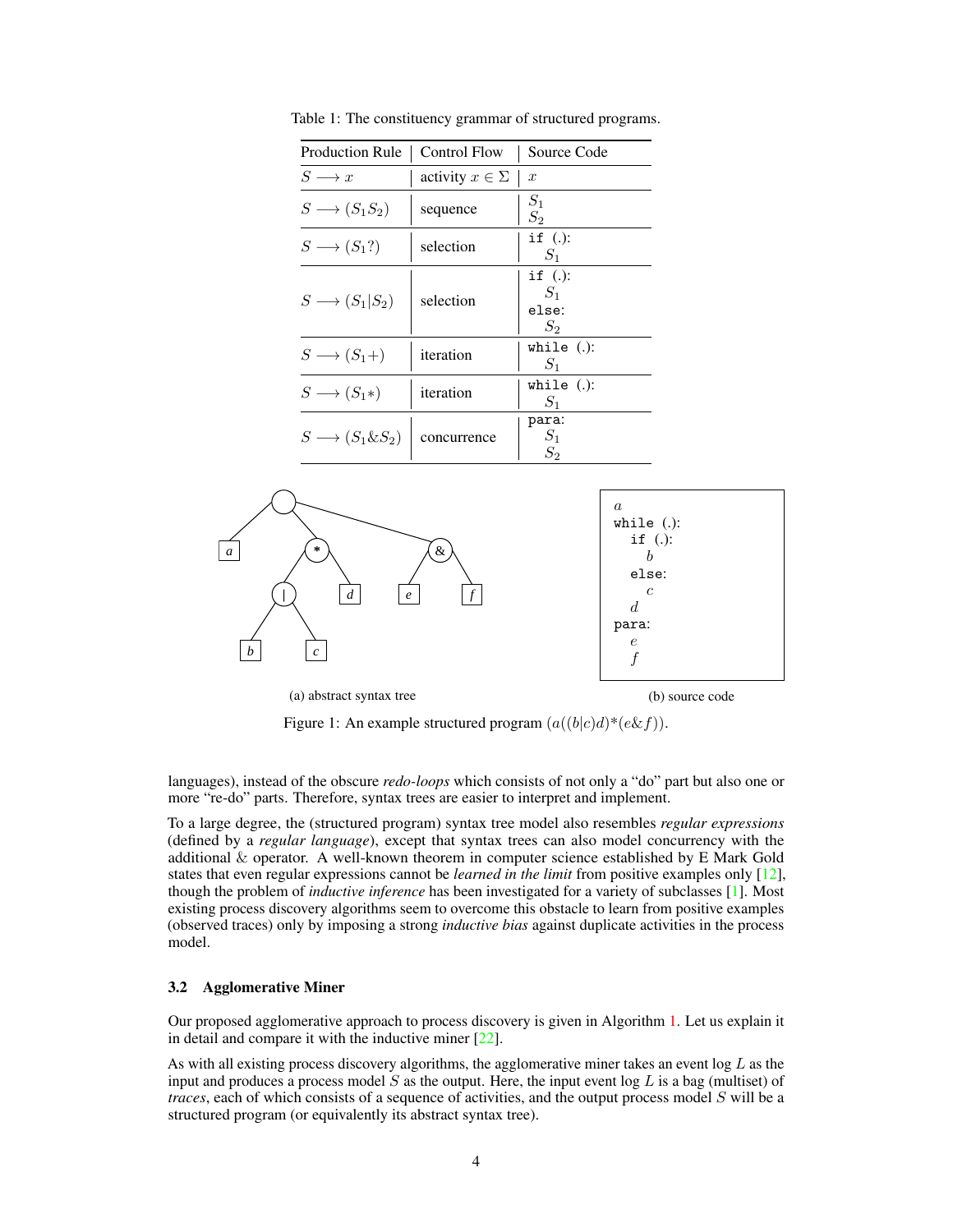| <b>Algorithm 1:</b> Agglomerative Process Discovery |  |
|-----------------------------------------------------|--|
|                                                     |  |

#### **Input** : An event  $\log L$ .

Output :A structured program S.

- 1 **for** each trace  $\langle a_1, \ldots, a_k \rangle \in L$  **do**
- 2 Expand it to  $\langle \wedge, a_1, \ldots, a_k, \S \rangle$  where  $\wedge$  and \$ are the special 'begin' and 'end' activities respectively;

3 end

- 4 Construct the directly-follows-graph  $G$  for  $S$ ;
- <sup>5</sup> while *not converged* do
- 6 repeat
- 7 | Condense G using the graph rewriting rule Fig. [3a](#page-5-0) iteration1 (self-loop);
- <sup>8</sup> until G *cannot be condensed further*;
- 9 repeat
- 10  $\parallel$  Condense G using the graph rewriting rule Fig. [3b](#page-5-0) sequence;
- <sup>11</sup> until G *cannot be condensed further*;

#### 12 repeat

- 13 Condense G using the graph rewriting rules Figs. [3c](#page-5-0) to [3g](#page-5-0) iteration 2-6 (general-loop) as well as Fig. [3h](#page-5-0) concurrence;
- <sup>14</sup> until G *cannot be condensed further*;

15 repeat

- 16 Condense G using the graph rewriting rule Fig. [3i:](#page-5-0) selection1 (multi-branch);
- <sup>17</sup> until G *cannot be condensed further*;
- 18 repeat
- 19 Condense G using the graph rewriting rule Fig.  $3j$ : selection 2 (single-branch);
- <sup>20</sup> until G *cannot be condensed further*;

21 end

- <sup>22</sup> if G *contains more than one node other than* ∧ *and \$* then
- 23 Condense G using the fall-through "flower" model as the last resort;
- 24 end
- 25 S ← the structured program saved at the node v, the only node left other than  $\land$  and \$;
- <span id="page-4-1"></span><span id="page-4-0"></span>26 return  $S$



Figure 2: The directly-follows-graph constructed from the execution traces of the example structured program.

Similar to the inductive miner, the agglomerative miner first converts the given event log into a *directly-follows-graph* which has a directed edge (link) from a node (activity) u to another node (activity)  $v$ , if and only if,  $u$  is directly followed by  $v$ . Unlike the inductive miner, the agglomerative miner does not need to memorize the start and end activities of the directly-follows-graph. Instead, we introduce two special activities  $\land$  and \$ to represent the beginning and end of traces respectively, which simplifies the algorithm. Fig. [2](#page-4-1) shows the directly-follows-graph corresponding to the example structured program in Fig. [1.](#page-3-1)

The body of the agglomerative process discovery algorithm is an iterative procedure of graph rewriting that condenses the directly-follows-graph step by step until only one node (other than  $\land$  and  $\$$ ) is left. Along with this iterative procedure, the activities represented by the nodes of the directlyfollows-graph are pieced together through different control flow constructs gradually into a complete structured program, which is the final inferred process model. The overall framework in which the input graph is summarized into a single node containing the output bears some similarity to the *state*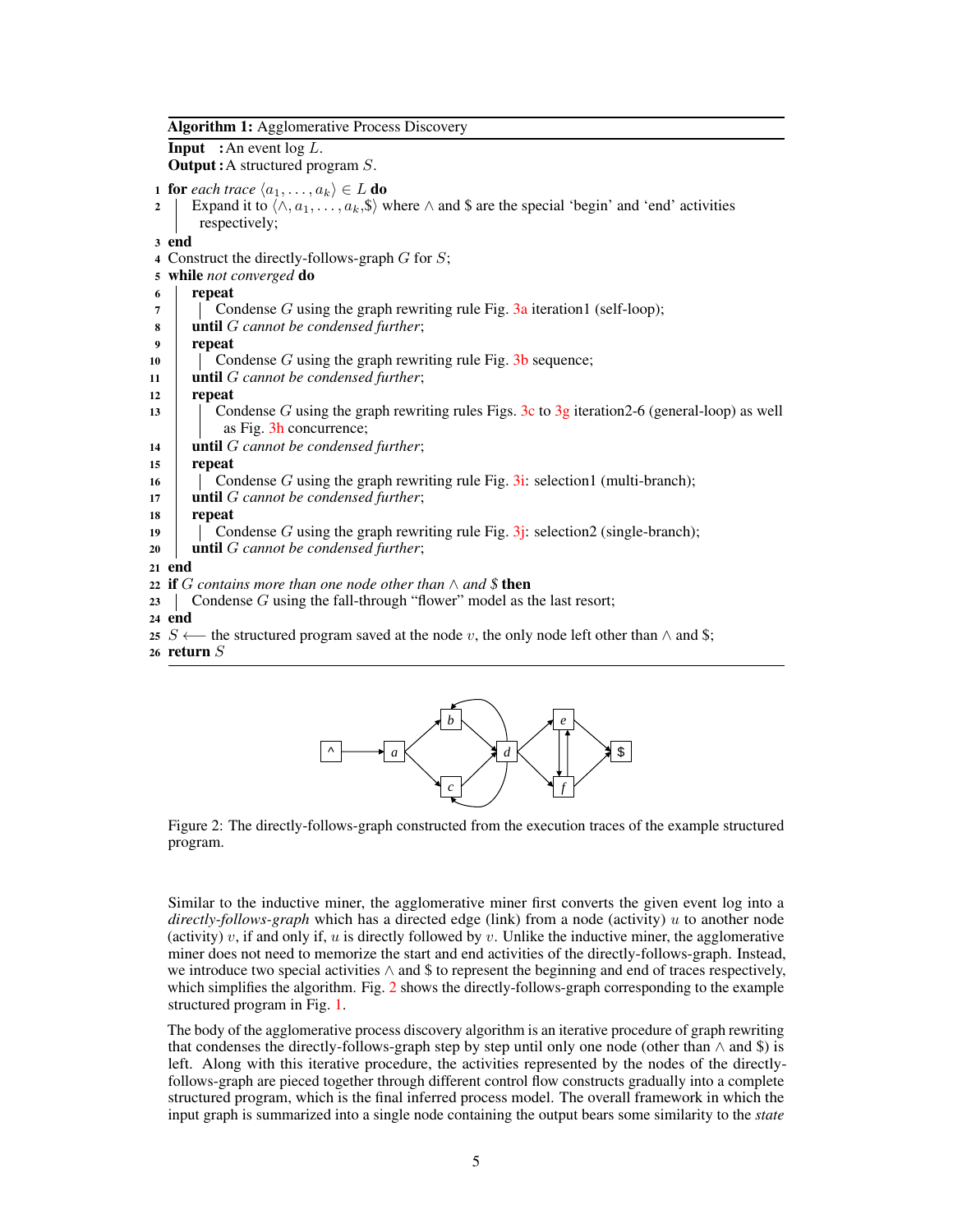<span id="page-5-0"></span>

Figure 3: The graph rewriting rules for the agglomerative process discovery algorithm.

*elimination* method for transforming nondeterministic finite automata into regular expressions [\[13,](#page-11-16)[17\]](#page-11-17) that can be traced back to Kleene  $[18]$ .

Fig. [3](#page-5-0) shows all the graph rewriting rules employed by the agglomerative miner. Each of them detects a particular local graph pattern and then uses the corresponding control flow construct to condense the graph. For example, as shown in Fig. [3b,](#page-5-0) if we see that a node  $S_1$  has only one successor  $S_2$  and the node  $S_2$  has only one predecessor  $S_1$ , we can safely merge  $S_1$  and  $S_2$  into a sequence  $(S_1S_2)$ . Those graph rewriting rules cover all the basic local graph patterns involving either one or two nodes. The order in which they are applied matters: the general principle here is that the graph rewriting rules with less ambiguity should be applied before those with more ambiguity. Since there is no uncertainty about the self-loop pattern Fig.  $3a$  and the sequence pattern Fig.  $3b$ , these are always attempted first at each iteration of the algorithm.

One particular graph rewriting rule, "iteration3" (Fig. [3d\)](#page-5-0), is of particular importance, as it leads to a piece of structured program  $(((S_1S_2)+)S_1)$  which contains the duplication of statement  $S_1$ . This distinguishes the agglomerative miner from most existing process discovery algorithms including the inductive miner, as they do not accommodate *duplicate activities* in the process model. When  $S_1$ is a simple statement (containing just an activity), duplicating  $S_1$  is preferable because it results in a relatively small process model that can faithfully fit this local graph pattern. However, when  $S_1$ is a compound statement (containing multiple activities), duplicating  $S_1$  would make the generated process model much bigger which is probably undesirable, so we may actually want to sacrifice precision for simplicity and resolve to  $((S_1(S_2?))+)$  instead.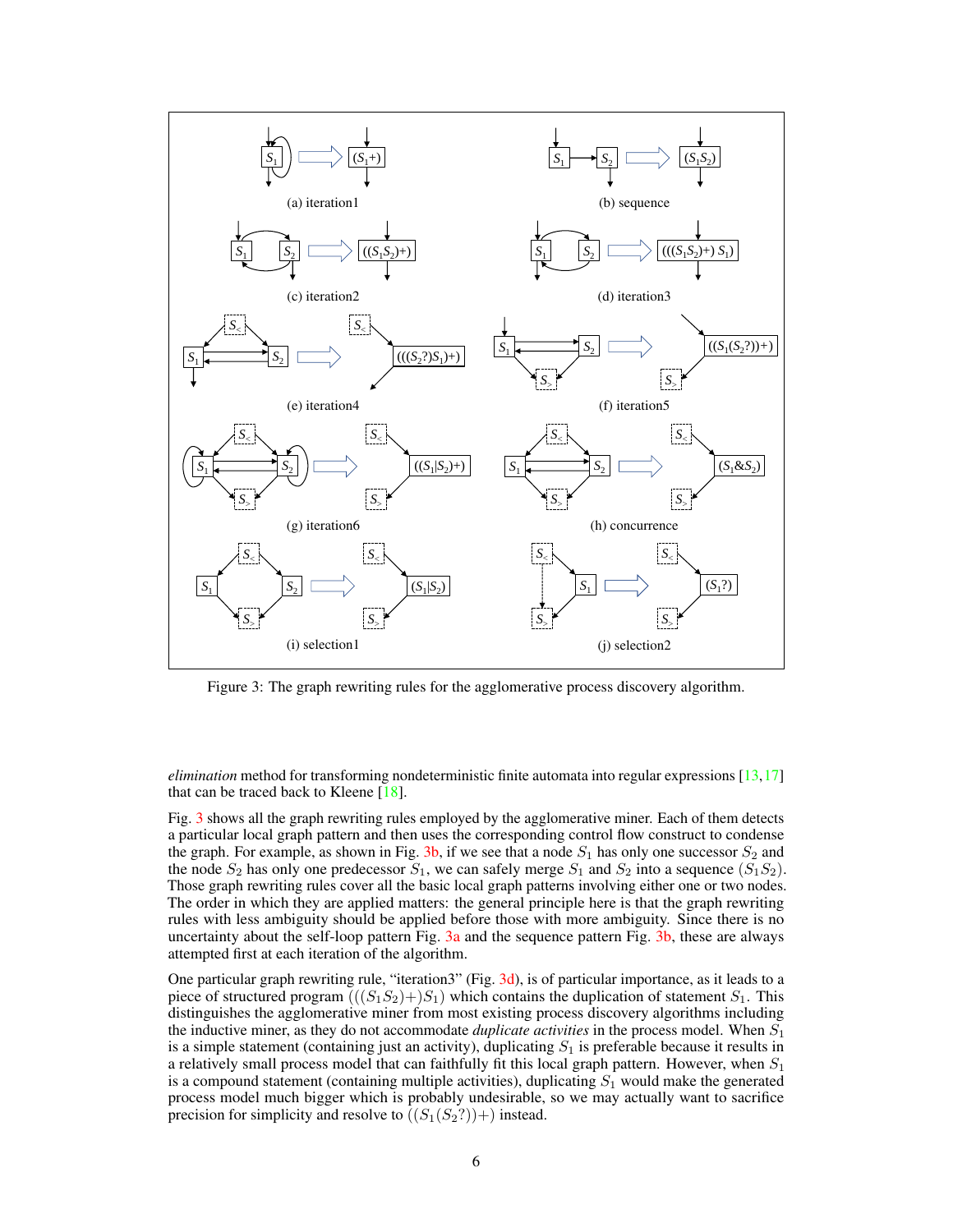| Original Expression     | $\Rightarrow$                                           | Simplified Expression |
|-------------------------|---------------------------------------------------------|-----------------------|
| ((S?)?)                 | $\Rightarrow$                                           | (S?)                  |
| $((S+)?)$               |                                                         | $(S*)$                |
| $((S*)?)$               |                                                         | $(S*)$                |
| $((S+)+)$               |                                                         | $(S+)$                |
| $((S?) + )$             | $\Rightarrow$                                           | $(S*)$                |
| $((S*)+)$               |                                                         | $(S*)$                |
| $((S?)*)$               | $\Rightarrow$ $\Rightarrow$ $\Rightarrow$ $\Rightarrow$ | $(S*)$                |
| $((S+)*)$               |                                                         | $(S*)$                |
| $((S*)*)$               |                                                         | $(S*)$                |
| $((S_1S_2)S_3)$         | $\Rightarrow$                                           | $(S_1S_2S_3)$         |
| $(S_1(S_2S_3))$         | $\Rightarrow$                                           | $(S_1S_2S_3)$         |
| $((S_1 S_2) S_3)$       | $\Rightarrow$                                           | $(S_1 S_2 S_3)$       |
| $(S_1 (S_2 S_3))$       | キサササナ                                                   | $(S_1 S_2 S_3)$       |
| $((S_1 \& S_2) \& S_3)$ |                                                         | $(S_1 \& S_2 \& S_3)$ |
| $(S_1 \& (S_2 \& S_3))$ |                                                         | $(S_1 \& S_2 \& S_3)$ |
| $((S_1?) S_2)$          |                                                         | $((S_1 S_2)?)$        |
| $(S_1 (S_2?))$          | $\Rightarrow$                                           | $((S_1 S_2)?)$        |
| $(((S_1+) S_2)+)$       | $\Rightarrow$                                           | $((S_1 S_2)+)$        |
| $((S_1 (S_2+)) + )$     | $\Rightarrow$                                           | $((S_1 S_2)+)$        |
| $(((S_1*) S_2)+)$       |                                                         | $((S_1 S_2)*)$        |
| $((S_1 (S_2*))+)$       |                                                         | $((S_1 S_2)*)$        |
| $(((S_1+) S_2)*)$       |                                                         | $((S_1 S_2)*)$        |
| $((S_1 (S_2+))*)$       |                                                         | $((S_1 S_2)*)$        |
| $(((S_1*) S_2)*)$       |                                                         | $((S_1 S_2)*)$        |
| $((S_1 (S_2*))*)$       | キャキキキキキ                                                 | $((S_1 S_2)*)$        |
| $(((S_1?)(S_2?))+)$     | $\Rightarrow$                                           | $((S_1 S_2)*)$        |
| $(((S_1*)(S_2*))$       | $\Rightarrow$                                           | $((S_1 S_2)*)$        |
| $(((S_1?)(S_2?))*$      | $\Rightarrow$                                           | $((S_1 S_2)*)$        |
| $(((S_1*)(S_2*))*)$     | $\Rightarrow$                                           | $((S_1 S_2)*)$        |
| $(((S_1+)(S_2?))+)$     | $\Rightarrow$                                           | $((S_1(S_2?))+)$      |
| $(((S_1?)(S_2+)) + )$   | $\Rightarrow$                                           | $(((S_1? )S_2)+ )$    |
| $(((S_1+)(S_2?))*)$     |                                                         | $((S_1(S_2?))*)$      |
| $(((S_1?)(S_2+))*)$     | $\Rightarrow$                                           | $(((S_1? )S_2)* )$    |

<span id="page-6-0"></span>Table 2: The simplification of structured programs.

Each time we utilize a graph rewriting rule to condense the directly-follows-graph, we also try to simplify the piece of structured program to be produced. Table [2](#page-6-0) lists the simplification rules, each of which converts the given structured program into a semantically equivalent but syntactically simpler one. For example, if the final operator used by a graph rewriting rule is '?', then the first three simplification rules would be applicable.

The above described iterative graph rewriting procedure is guaranteed to converge, as the application of each graph rewriting rule reduces the directly-follows-graph by either eliminating a node (i.e., contracting a pair of nodes into one) or eliminating an edge. Therefore the number of iterations is bounded by the size of the graph, and in practice a few iterations are usually enough to reach convergence.

In case there are still more than one node (other than ∧ and \$) after the iterative graph rewriting procedure has converged, we summarize those remaining intermediate nodes  $S_1, \ldots, S_k$  using the fall-through "flower" model  $((S_1 | ... | S_k) +)$ . Since this so-called flower model can fit any trace of activities, it is used as the last resort by many process discovery algorithms including the inductive miner.

In some graph rewriting rules (Figs.  $3e$  to  $3j$ ), we require the two nodes involved have a common predecessor  $(S_{\leq})$  or/and a common successor  $(S_{>})$ , which is to ensure that the generated control flow construct has a well-defined entry and exit point. Moreover, for the graph rewriting rule Fig. [3i](#page-5-0) (selection with two branches), the above constraint also helps to reduce the computational complexity: without this constraint, detecting the corresponding local graph pattern would require us to enumerate all the possible node pairs; with this constraint, however, we only need to check the successors of each node, which is much cheaper computationally.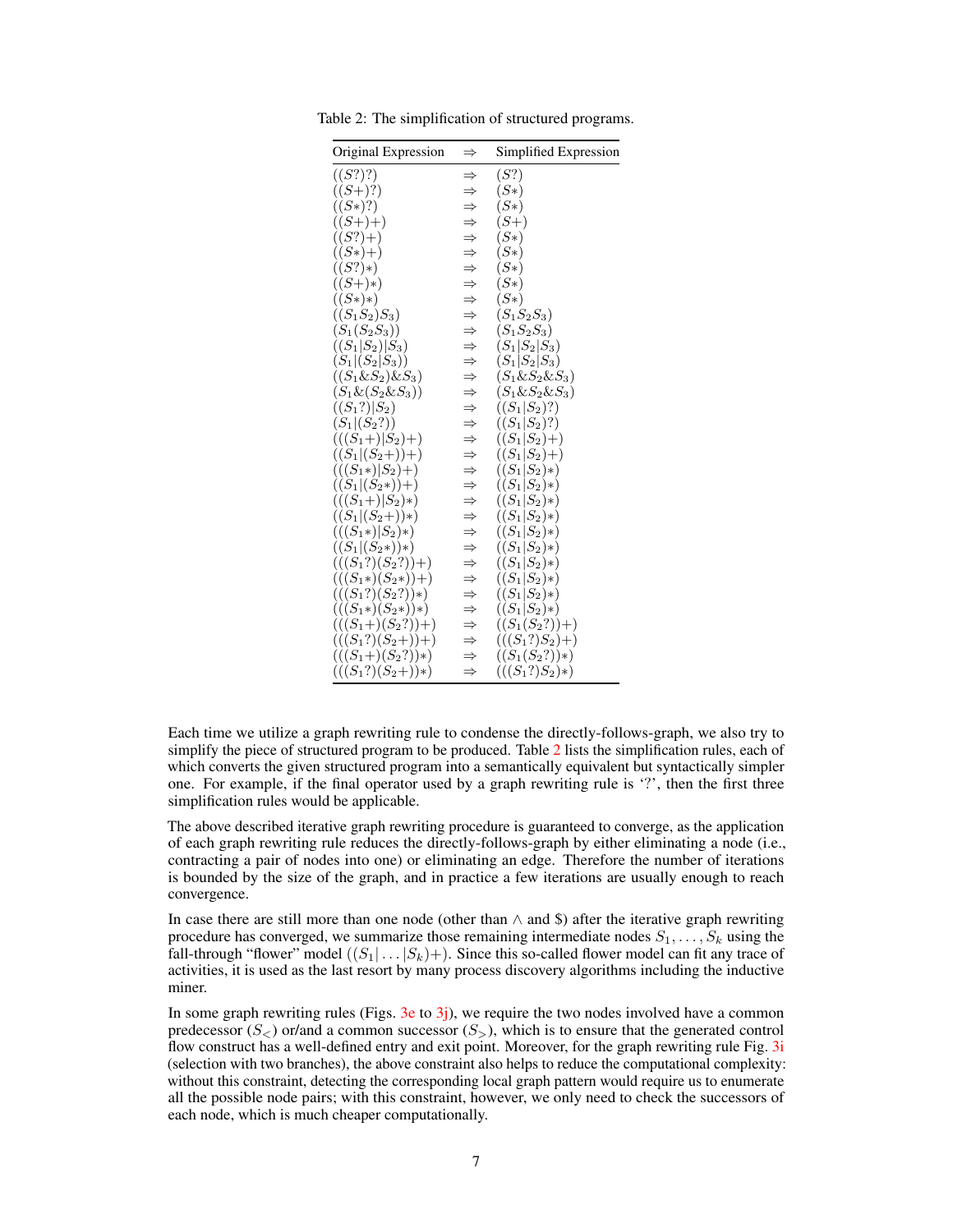Overall, for an event log with n distinct activities, the computational complexity of the agglomerative process discovery algorithm is  $O(n^2)$  if the directly-follows-graph is sparse (which is likely to be true for real-world datasets), or  $O(n^3)$  otherwise. The reasoning is as follows. The construction of the directly-follows-graph can be easily done with a sequential scan of the event log, so its time cost is negligible. The number of nodes in the directly-follows-graph  $|V|$  is obviously just the number of distinct activities n. The number of edges  $|E|$  is at most  $n^2$ . For "sparse" graphs (as commonly defined in graph theory or network science),  $|E|$  is at the level of  $O(n)$  instead of  $O(n^2)$ . The most computationally expensive part of the algorithm, the graph rewriting procedure, has up to  $|V| + |E|$ iterations, as explained earlier. It is not difficult to see that at each iteration, the application of all the graph rewriting rules requires at most  $O(|V| + |E|)$  steps. Consequently, the total computational complexity is  $O((|V| + |E|)^2) = O(n^2)$  for sparse directly-follows-graphs.

In summary, our proposed agglomerative miner is inspired by the popular inductive miner – especially its latest version based on directly-follows-graphs – but it is different from the inductive approach in a range of nontrivial aspects: it works bottom-up rather than top-down; it relies on iteration rather than recursion; it outputs syntax trees instead of process trees; and it avoids silent activities but accommodates duplicate activities in the final process model.

The agglomerative and inductive miner are both guaranteed to produce *sound* process models (without deadlocks and other anomalies). Why is it possible for the bottom-up agglomerative approach to find better process models than the top-down inductive approach? We conjecture that it is because the inductive miner often has to make hard choices among different possible control flow constructs at early stages. By contrast, the agglomerative miner starts from extracting the obvious (unambiguous) local graph patterns using fine-grained graph rewriting rules which simplify the graph, then in subsequent iterations previously complex (ambiguous) graph patterns become straightforward in the simplified graph and thus can be further collapsed; this iterative graph rewriting procedure continues until the entire directly-follows-graph is summarized into a single piece of structured program. While the inductive miner employs only four global graph patterns for recursive graph splitting, the agglomerative miner defines ten local graph patterns (as listed in Fig. [3\)](#page-5-0), and more could be added if necessary.

# 4 Experiments

We have conducted experiments on two datasets, one in the traditional process discovery setting and the other for the purpose of program synthesis, to empirically evaluate the proposed agglomerative miner and compare it with existing process discovery methods, including the classic alpha miner and the popular inductive miner. For the inductive miner, we are referring to its latest version based on directly-follows-graphs, IMD [\[22\]](#page-11-4), as it is scalable and most similar to our proposed agglomerative miner.

The agglomerative miner is implemented in Python 3, and we take implementations of the alpha miner as well as the inductive miner (specifically IMDFc) from the open-source Python library  $PMAPy^2$  $PMAPy^2$ .

#### 4.1 BPI-Challenge 2020

The BPI-Challenge 2020 dataset<sup>[3](#page-7-1)</sup> is a newly released public benchmark dataset for process mining. It contains five large-scale event logs pertaining to two years of travel expense claims at the Eindhoven University of Technology (TU/e).

We adopt the following standard performance metrics for automated process discovery which have been widely used in the process mining research literature  $[2]$ : fitness, precision  $[26]$ ,  $F_1$ -score, generalization  $[5]$ , and simplicity  $[3]$ . Among them,  $F_1$ -score is the harmonic mean of fitness (i.e., recall) and precision which reflects the overall accuracy of process discovery.

Tables [3](#page-8-0) and [4](#page-8-1) show the dataset statistics and the experimental results of the three process mining algorithms in comparison. It can be clearly seen that the agglomerative miner achieves the best  $F_1$ score as well as simplicity on all five event logs, and it is also the best-performing model with respect

<span id="page-7-0"></span><sup>2</sup> <https://pm4py.fit.fraunhofer.de/>

<span id="page-7-1"></span><sup>3</sup> <https://icpmconference.org/2020/bpi-challenge/>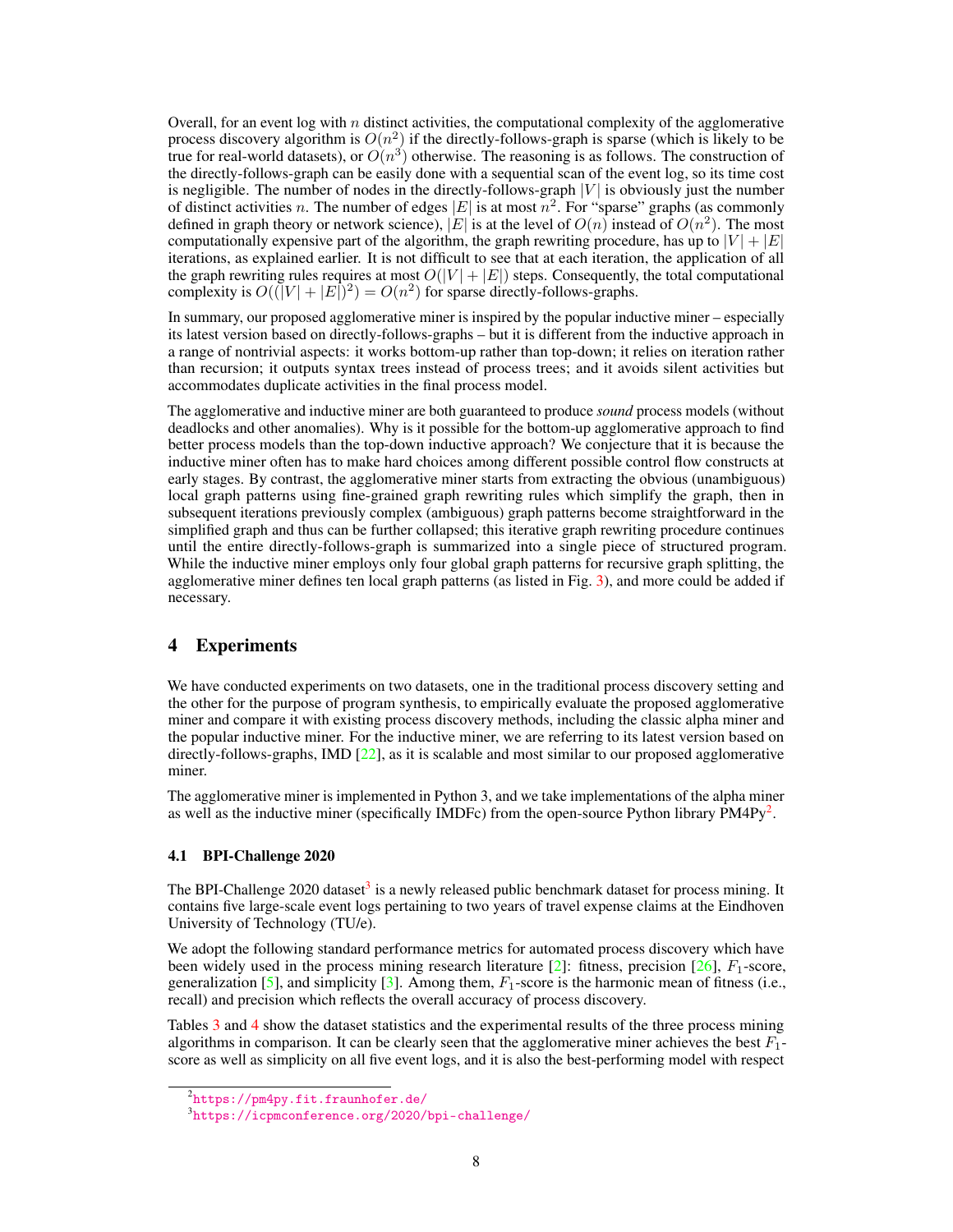| Log                               | #Cases | #Events |
|-----------------------------------|--------|---------|
| <b>Domestic Declarations</b>      | 10,500 | 56,437  |
| <b>International Declarations</b> | 6,449  | 72,151  |
| Prepaid Travel Cost               | 2,099  | 18,246  |
| <b>Request for Payment</b>        | 6,886  | 36,796  |
| <b>Travel Permits</b>             | 7,065  | 86,581  |

<span id="page-8-0"></span>Table 3: Descriptive statistics of the BPI-Challenge 2020 dataset.

Table 4: Process discovery performances on the BPI-Challenge 2020 dataset.

<span id="page-8-1"></span>

| Log                | Method        | Fitness | Precision | $F_1$ -score | Generalization | Simplicity |
|--------------------|---------------|---------|-----------|--------------|----------------|------------|
| Domestic           | Alpha         | 0.7063  | 0.2500    | 0.3693       | 0.7851         | 0.1494     |
| Declarations       | Inductive     | 0.9400  | 0.3086    | 0.4647       | 0.7540         | 0.5769     |
|                    | Agglomerative | 1.0000  | 0.3286    | 0.4946       | 0.8304         | 0.5814     |
| International      | Alpha         | 0.5786  | 0.0000    | 0.0000       | 0.8987         | 0.1296     |
|                    | Inductive     | 1.0000  | 0.0958    | 0.1748       | 0.9029         | 0.5273     |
| Declarations       | Agglomerative | 0.8279  | 0.2550    | 0.3899       | 0.9004         | 0.6048     |
|                    | Alpha         | 0.6456  | 0.0000    | 0.0000       | 0.8773         | 0.0554     |
| Prepaid            | Inductive     | 0.9982  | 0.1111    | 0.2000       | 0.8700         | 0.5238     |
| <b>Travel Cost</b> | Agglomerative | 0.8294  | 0.1736    | 0.2871       | 0.8675         | 0.5942     |
| Request for        | Alpha         | 0.7610  | 0.0000    | 0.0000       | 0.7836         | 0.1396     |
|                    | Inductive     | 0.9317  | 0.2168    | 0.3517       | 0.8038         | 0.5842     |
| Payment            | Agglomerative | 0.9340  | 0.2284    | 0.3670       | 0.8805         | 0.6577     |
| Travel             | Alpha         | 0.5850  | 0.0000    | 0.0000       | 0.8553         | 0.1725     |
|                    | Inductive     | 0.9996  | 0.0708    | 0.1323       | 0.8110         | 0.4912     |
| Permits            | Agglomerative | 0.9811  | 0.1146    | 0.2052       | 0.8952         | 0.5000     |

```
Prog p := \text{def run}() : sStmt s := a | s_1; s_2 | if (b) : s | if (b) : s_1 else : s_2 | while (b) : s | repeat (r) : sCond b := frontIsClear() | leftIsClear() | rightIsClear() | markersPresent() |
            noMarkersPresent() | not b
Action a := move() | turnRight() | turnLeft() | pickMarket() | putMarket()Cste r := 0 | 1 | \cdots | 19
```
Figure 4: The domain-specific language for Karel programs [\[6\]](#page-11-7).

to generalization on three out of five event logs. This confirms the effectiveness of our proposed agglomerative miner for traditional process discovery with many traces and complex models.

#### <span id="page-8-3"></span>4.2 Karel Programming

Karel, an educational programming language for beginners [\[27\]](#page-12-7), has been utilized as the testbed by some recent research work in deep learning for neural program synthesis  $[6, 7, 9, 29]$  $[6, 7, 9, 29]$  $[6, 7, 9, 29]$  $[6, 7, 9, 29]$  $[6, 7, 9, 29]$  $[6, 7, 9, 29]$  $[6, 7, 9, 29]$ . It features a "robot" living in a grid-world who can move forward, turn left or right, and pick up or put down markers. The grammar of the Karel language is shown in Fig. [4.](#page-8-2) This is obviously a structured programming language with the control flow constructs sequence, selection and iteration. In this paper, we focus on discovering a Karel program's control flow structure from a small number of extraction traces, but leave the logical conditions (for selections or iterations) to future work (see Section [5\)](#page-10-0). The while and repeat loops are both mapped to the iteration operators  $( + or *)$  of the structured program process model as defined in Section [3.1.](#page-2-0)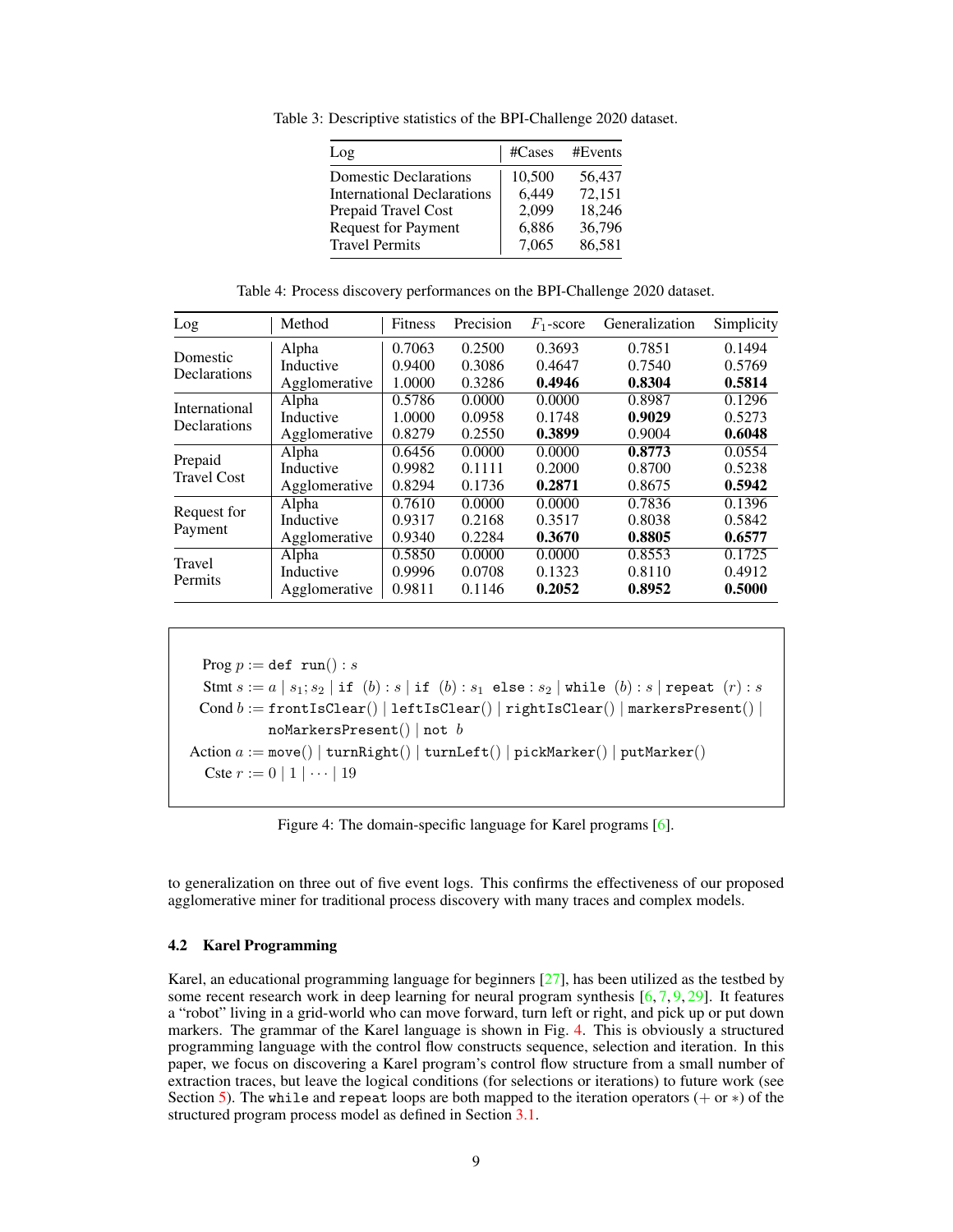| Data Subset    | #Logs   Trace-Length Prog-Tokens |                 | Tree-Depth      |
|----------------|----------------------------------|-----------------|-----------------|
| None-Duplicate | $9,088$   12.32 $\pm$ 09.50      | $5.44 \pm 1.65$ | $3.95 \pm 0.79$ |
| With-Duplicate | 25,714   18.93 $\pm$ 13.57       | $10.32\pm4.19$  | $4.35 \pm 0.96$ |

<span id="page-9-1"></span>Table 5: Descriptive statistics of the filtered Karel programming dataset (where each log has 6 traces).

Table 6: Process discovery performances on the filtered Karel programming dataset.

<span id="page-9-2"></span>

| Data Subset    | Method        | Fitness | Precision | $F_1$ -score | Generalization | Simplicity |
|----------------|---------------|---------|-----------|--------------|----------------|------------|
| None-Duplicate | Inductive     | 0.9959  | 0.5338    | 0.6832       | 0.6101         | 0.8264     |
|                | Agglomerative | 0.9903  | 0.7582    | 0.8433       | 0.6854         | 0.8969     |
| With-Duplicate | Inductive     | 0.9888  | 0.4146    | 0.5717       | 0.6359         | 0.7837     |
|                | Agglomerative | 0.9789  | 0.5209    | 0.6498       | 0.6925         | 0.8027     |

The Karel programming dataset<sup>[4](#page-9-0)</sup> is a large dataset of simple Karel programs used for training and testing the models synthesizing Karel programs from input-output examples. We adapt this dataset for synthesizing Karel programs from execution traces instead. Each Karel program in the dataset comes with six input-output examples. For our experiments, we compute the six execution traces (i.e., the sequence of actions) for each Karel program with respect to those six input-output examples, and then filter out the Karel programs which have less than six distinct execution traces. Thus, we obtain a large set of event logs where each event log contains six traces (cases) generated by a ground-truth Karel program. Furthermore, we split the set of event logs into two subsets according to whether the corresponding ground-truth Karel program has duplicate activities or not. This is to facilitate the investigation of how important it is to accommodate duplicate activities in the process model. Table [5](#page-9-1) shows the descriptive statistics of the *filtered* Karel programming dataset. For each subset, we have calculated the average length of execution traces, the average number of ground-truth program tokens and the average depth of ground-truth abstract syntax trees.

To the best of our knowledge, the inductive miner is the only existing process discovery algorithm that can produce structured programs. Therefore only the inductive miner is included as the baseline in our experiments on the Karel programming dataset.

As shown in Table [6,](#page-9-2) our proposed agglomerative miner significantly outperforms the inductive miner on both subsets in terms of the standard process discovery performance metrics  $F_1$ -score, generalization and simplicity.

More importantly, we propose to measure the performance of structured program synthesis by comparing the structured program (process model) generated by a process discovery algorithm with the ground-truth. One metric is the proportion of *exact matches*, i.e., what percentage of generated programs are exactly identical to the true underlying programs. Since the order of different branches in the selection control flow construct should not affect its semantics, i.e.,  $(S_1|S_2)$  is equivalent to  $(S_2|S_1)$ , we sort the branches in all the if-then-else statements beforehand to disregard such superficial differences. Another metric is the Levenshtein *edit distance* between each generated program and its corresponding ground-truth program. Here we consider each program as a sequence of program tokens rather than a string of characters, so an edit means an insertion, deletion or substitution of not a single character but a single program token. The smaller the edit distance, the better the generated program, as it is closer to the ground-truth. Note that both of the above two metrics measure the *syntactic* similarity/discrepancy between programs, which is an underestimation of the effectiveness for program synthesis: it is very possible for two syntacticly different programs to be semantically equivalent (known as *program aliasing* [\[6\]](#page-11-7)). Nevertheless, these two syntactic metrics are obviously still informative and useful.

As shown in Table [7,](#page-10-1) our proposed agglomerative miner works significantly better than the inductive miner for the Karel program synthesis task in terms of both exact matches and edit distances. If the ground-truth program does not contain duplicate statements (activities), the agglomerative miner can recover it exactly from six traces with a good ( $> 55\%$ ) chance, which is about ten times higher than the inductive miner baseline. Even when the ground-truth program contains duplicate statements

<span id="page-9-0"></span><sup>4</sup> <https://msr-redmond.github.io/karel-dataset/>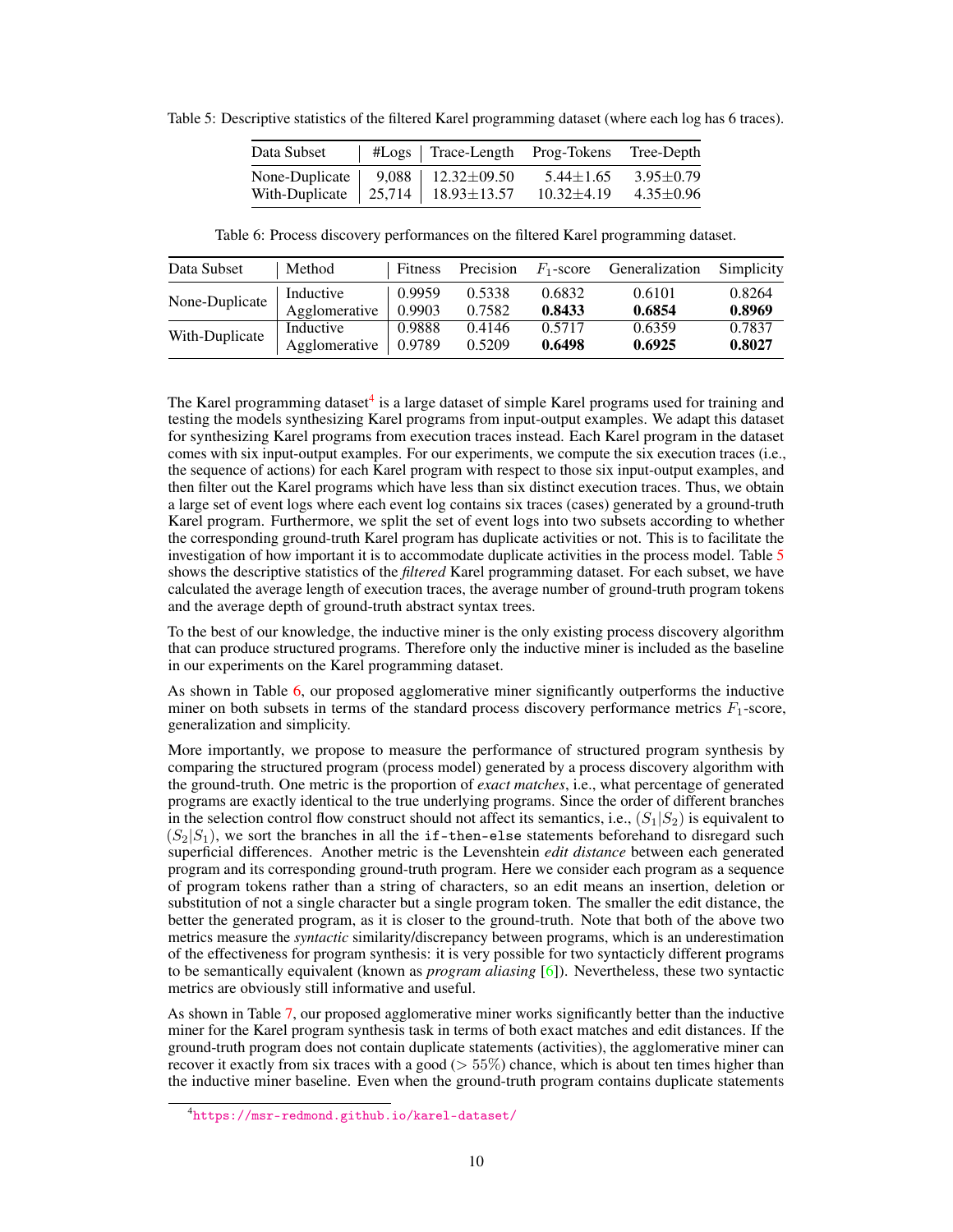| Data Subset    | Method        | Exact-Match                   | Edit-Dist       |
|----------------|---------------|-------------------------------|-----------------|
| None-Duplicate | Inductive     | $517/9088 = 5.69\%$           | $2.94 \pm 1.80$ |
|                | Agglomerative | $5123/9088 = 56.37\%$         | $1.24 + 1.73$   |
| With-Duplicate | Inductive     | $\overline{0/25714} = 0.00\%$ | $7.18 + 3.20$   |
|                | Agglomerative | $258/25714 = 1.00\%$          | $5.98 \pm 3.61$ |

<span id="page-10-1"></span>Table 7: Program synthesis performances on the filtered Karel programming dataset.

(activities), the agglomerative miner still manages to get  $1\%$  exact matches, thanks to the graph rewriting rule Fig. [3d.](#page-5-0)

## <span id="page-10-0"></span>5 Future Work

The agglomerative process discovery algorithm needs to be extended to address the *infrequency* and *incompleteness* of behavior, i.e., the activities that are rarely observed and thus tend to be outliers as well as the activities that have not been recorded in the event log. In principle, similar techniques from the inductive miner  $[20-22]$  $[20-22]$  could be utilized.

This paper has focused on the discovery/synthesis of a program's control flow structure only, but ignored the inference of logical conditions for selection and iteration. It is possible to derive such logical conditions by analyzing the states of the environment at and before the point the process branches into different paths according to the recorded execution traces. For Karel programs, the state at any moment could be fully specified by four Boolean variables: frontIsClear, leftIsClear, rightIsClear and markersPresent (see Fig. [4\)](#page-8-2). The *decision tree* learning algorithm is promising to address this problem, as shown by previous studies [\[28,](#page-12-10) [30\]](#page-12-11).

When we evaluate process discovery algorithms for their effectiveness in program synthesis, we have only measured the syntactic equivalence between the generated program and the ground-truth program. Ideally, we want to measure the semantic equivalence: whether the two given programs would exhibit identical behavior, i.e., always produce the same output for the same input. This metric is partially reflected by the previously mentioned generalization score for process discovery, but a more accurate way to estimate it is to execute two given programs under a large number of conditions and compare their outputs.

The program synthesis experimental results in Section [4.2](#page-8-3) suggest that duplicate statements (activities) are common in real-world structured programs (process models) but they are not well addressed by existing process discovery algorithms or the current version of agglomerative miner. This seems to be an important and challenging research problem in the direction towards a unified theory of process discovery and program synthesis.

# 6 Conclusion

The main contributions of this paper are as follows.

- First, we re-examine process discovery from the perspective of program synthesis, and argue that using structured programs directly as target process models would make the translation from abstract process models to executable processes easier to understand and implement, particularly in the context of robotic process automation.
- Second, we design an agglomerative process discovery algorithm for structured programs based on iterative graph rewriting, inspired by the popular inductive miner.
- Third, we introduce an evaluation framework for measuring the program synthesis performance of different process discovery algorithms, and demonstrate the advantages of our proposed agglomerative approach over existing methods.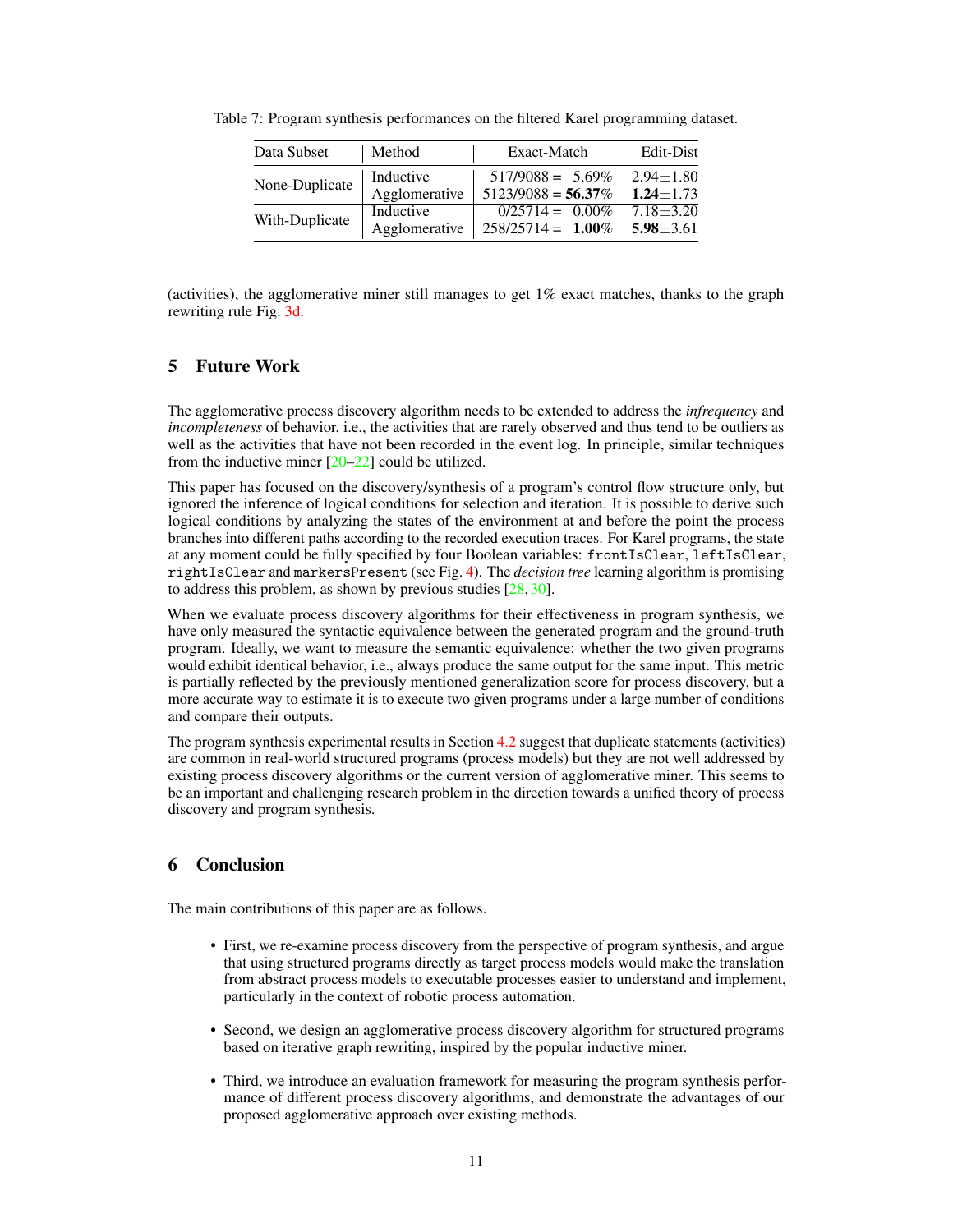## References

- <span id="page-11-15"></span>[1] D. Angluin and C. H. Smith. Inductive Inference: Theory and Methods. *ACM Computing Surveys (CSUR)*, 15(3):237–269, 1983.
- <span id="page-11-10"></span>[2] A. Augusto, R. Conforti, M. Dumas, M. La Rosa, F. M. Maggi, A. Marrella, M. Mecella, and A. Soo. Automated Discovery of Process Models from Event Logs: Review and Benchmark. *IEEE Transactions on Knowledge and Data Engineering*, 31(4):686–705, 2018.
- <span id="page-11-20"></span>[3] F. Blum. Metrics in Process Discovery. Technical report, Tech. Rep. TR/DCC. 1–21, 2015.
- <span id="page-11-2"></span>[4] C. Böhm and G. Jacopini. Flow Diagrams, Turing Machines and Languages with Only Two Formation Rules. *Communications of the ACM*, 9(5):366–371, 1966.
- <span id="page-11-19"></span>[5] J. C. Buijs, B. F. van Dongen, and W. M. van der Aalst. Quality Dimensions in Process Discovery: The Importance of Fitness, Precision, Generalization and Simplicity. *International Journal of Cooperative Information Systems*, 23(01):1440001, 2014.
- <span id="page-11-7"></span>[6] R. Bunel, M. Hausknecht, J. Devlin, R. Singh, and P. Kohli. Leveraging Grammar and Reinforcement Learning for Neural Program Synthesis. *arXiv:1805.04276 [cs, stat]*, May 2018.
- <span id="page-11-8"></span>[7] X. Chen, C. Liu, and D. Song. Execution-Guided Neural Program Synthesis. In *International Conference on Learning Representations*, Sept. 2018.
- <span id="page-11-6"></span>[8] A. Cypher and D. C. Halbert. *Watch What I Do: Programming by Demonstration*. MIT press, 1993.
- <span id="page-11-9"></span>[9] J. Devlin, R. R. Bunel, R. Singh, M. Hausknecht, and P. Kohli. Neural Program Meta-Induction. In I. Guyon, U. V. Luxburg, S. Bengio, H. Wallach, R. Fergus, S. Vishwanathan, and R. Garnett, editors, *Advances in Neural Information Processing Systems 30*, pages 2080–2088. Curran Associates, Inc., 2017.
- <span id="page-11-0"></span>[10] D. Ferreira, J. Rozanova, K. Dubba, D. Zhang, and A. Freitas. On the Evaluation of Intelligent Process Automation. *arXiv:2001.02639 [cs]*, Jan. 2020.
- <span id="page-11-1"></span>[11] J. Geyer-Klingeberg, J. Nakladal, F. Baldauf, F. Veit, W. M. P. van der Aalst, F. Casati, R. Conforti, M. de Leoni, and M. Dumas. Process Mining and Robotic Process Automation: A Perfect Match. In *BPM (Dissertation/Demos/Industry)*, pages 124–131, 2018.
- <span id="page-11-14"></span>[12] E. M. Gold. Language Identification in the Limit. *Information and Control*, 10(5):447–474, 1967.
- <span id="page-11-16"></span>[13] J. L. Gross, J. Yellen, and P. Zhang. *Handbook of Graph Theory*. CRC press, 2013.
- <span id="page-11-12"></span>[14] S. Gulwani. Automating String Processing in Spreadsheets Using Input-Output Examples. *ACM Sigplan Notices*, 46(1):317–330, 2011.
- <span id="page-11-13"></span>[15] S. Gulwani, W. R. Harris, and R. Singh. Spreadsheet Data Manipulation Using Examples. *Communications of the ACM*, 55(8):97–105, 2012.
- <span id="page-11-5"></span>[16] S. Gulwani, O. Polozov, and R. Singh. Program Synthesis. *Foundations and Trends in Programming Languages*, 2017.
- <span id="page-11-17"></span>[17] J. E. Hopcroft, R. Motwani, and J. D. Ullman. *Introduction to Automata Theory, Languages, and Computation*. Pearson International Edition. Addison-Wesley, 3rd edition, 2007.
- <span id="page-11-18"></span>[18] S. C. Kleene. Representation of Events in Nerve Nets and Finite Automata. *Automata Studies, Annals of Math. Studies 34*, pages 37–40, 1956.
- <span id="page-11-3"></span>[19] S. J. Leemans, D. Fahland, and W. M. van der Aalst. Discovering Block-Structured Process Models from Event Logs — A Constructive Approach. In *International Conference on Applications and Theory of Petri Nets and Concurrency*, pages 311–329. Springer, 2013.
- <span id="page-11-21"></span>[20] S. J. Leemans, D. Fahland, and W. M. van der Aalst. Discovering Block-Structured Process Models from Event Logs Containing Infrequent Behaviour. In *International Conference on Business Process Management*, pages 66–78. Springer, 2013.
- <span id="page-11-11"></span>[21] S. J. Leemans, D. Fahland, and W. M. van der Aalst. Discovering Block-Structured Process Models from Incomplete Event Logs. In *International Conference on Applications and Theory of Petri Nets and Concurrency*, pages 91–110. Springer, 2014.
- <span id="page-11-4"></span>[22] S. J. Leemans, D. Fahland, and W. M. van der Aalst. Scalable Process Discovery with Guarantees. In *Enterprise, Business-Process and Information Systems Modeling*, pages 85–101. Springer, 2015.